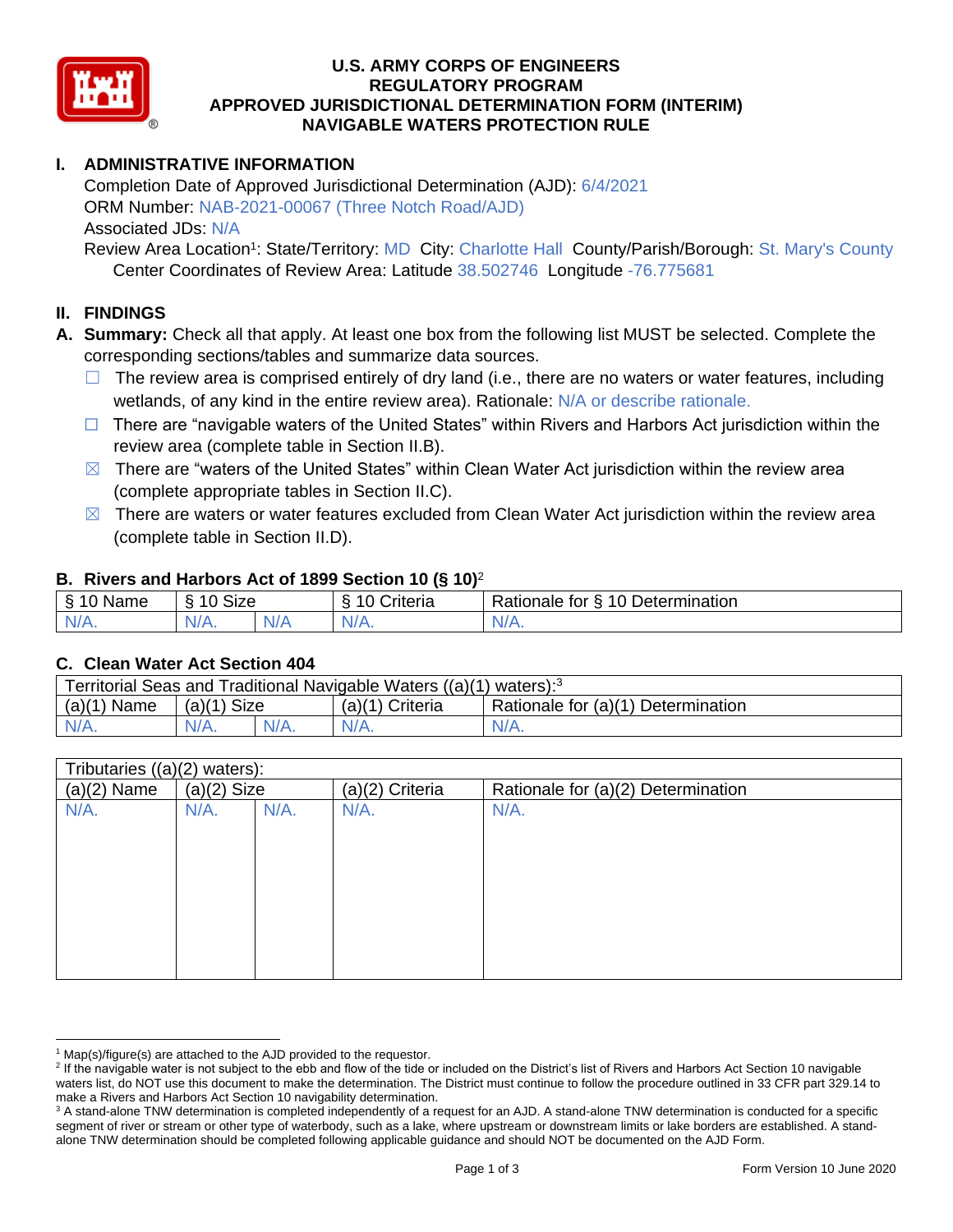

#### **U.S. ARMY CORPS OF ENGINEERS REGULATORY PROGRAM APPROVED JURISDICTIONAL DETERMINATION FORM (INTERIM) NAVIGABLE WATERS PROTECTION RULE**

| Lakes and ponds, and impoundments of jurisdictional waters $((a)(3)$ waters): |               |         |                   |                                    |  |
|-------------------------------------------------------------------------------|---------------|---------|-------------------|------------------------------------|--|
| $(a)(3)$ Name                                                                 | $(a)(3)$ Size |         | $(a)(3)$ Criteria | Rationale for (a)(3) Determination |  |
| $N/A$ .                                                                       | $N/A$ .       | $N/A$ . | $N/A$ .           | $N/A$ .                            |  |
|                                                                               |               |         |                   |                                    |  |

| Adjacent wetlands $((a)(4)$ waters): |                       |         |                    |                                    |  |
|--------------------------------------|-----------------------|---------|--------------------|------------------------------------|--|
| $(a)(4)$ Name                        | <b>Size</b><br>(a)(4) |         | Criteria<br>(a)(4) | Rationale for (a)(4) Determination |  |
| $N/A$ .                              | $N/A$ .               | $N/A$ . |                    | $N/A$ .                            |  |

## **D. Excluded Waters or Features**

| Excluded waters $((b)(1) - (b)(12))$ : <sup>4</sup> |                       |                |                                                                                                     |                                                                                                                                                                                                                                        |  |
|-----------------------------------------------------|-----------------------|----------------|-----------------------------------------------------------------------------------------------------|----------------------------------------------------------------------------------------------------------------------------------------------------------------------------------------------------------------------------------------|--|
| <b>Exclusion Name</b>                               | <b>Exclusion Size</b> |                | Exclusion <sup>5</sup>                                                                              | Rationale for Exclusion Determination                                                                                                                                                                                                  |  |
| Ephemeral<br>Feature                                | 800                   | linear<br>feet | $(b)(3)$ Ephemeral<br>feature, including<br>an ephemeral<br>stream, swale,<br>gully, rill, or pool. | During the 16 February 2021 site visit, the Corps<br>documented a road side ditch that received was<br>predominantly flowing due to the irrigation<br>system for the plant nursery, as well as in direct<br>response to precipitation. |  |

## **III. SUPPORTING INFORMATION**

- **A. Select/enter all resources** that were used to aid in this determination and attach data/maps to this document and/or references/citations in the administrative record, as appropriate.
	- $\boxtimes$  Information submitted by, or on behalf of, the applicant/consultant: Wetland Studies and Solutions (WSSI), Inc. dated 13 October 2020.
		- This information is sufficient for purposes of this AJD. Rationale: N/A.
	- $\Box$  Data sheets prepared by the Corps:  $N/A$ .
	- $\boxtimes$  Photographs: Other: Ground photographs taken 16 February 2021 by the Corps.
	- $\boxtimes$  Corps site visit(s) conducted on: 16 February 2021
	- ☐ Previous Jurisdictional Determinations (AJDs or PJDs): N/A.
	- ☐ Antecedent Precipitation Tool: *provide detailed discussion in Section III.B*.
	- ☒ USDA NRCS Soil Survey: Online Web Soil Survey
	- ☒ USFWS NWI maps: NWI online wetland mapper
	- ☐ USGS topographic maps: N/A.

# **Other data sources used to aid in this determination:**

| Data Source (select)              | Name and/or date and other relevant information                 |
|-----------------------------------|-----------------------------------------------------------------|
| <b>USGS Sources</b>               | 12 digit HUC: 020700110501; Newport Run                         |
| <b>USDA Sources</b>               | $N/A$ .                                                         |
| <b>NOAA Sources</b>               | $N/A$ .                                                         |
| <b>USACE Sources</b>              | $N/A$ .                                                         |
| <b>State/Local/Tribal Sources</b> | Maryland's Environmental Resources and Land Information Network |
|                                   | (MERLIN) online data                                            |
| <b>Other Sources</b>              | <b>Water Resource Registry</b>                                  |

<sup>4</sup> Some excluded waters, such as (b)(2) and (b)(4), may not be specifically identified on the AJD form unless a requestor specifically asks a Corps district to do so. Corps districts may, in case-by-case instances, choose to identify some or all of these waters within the review area.

 $5$  Because of the broad nature of the (b)(1) exclusion and in an effort to collect data on specific types of waters that would be covered by the (b)(1) exclusion, four sub-categories of (b)(1) exclusions were administratively created for the purposes of the AJD Form. These four sub-categories are not new exclusions, but are simply administrative distinctions and remain (b)(1) exclusions as defined by the NWPR.